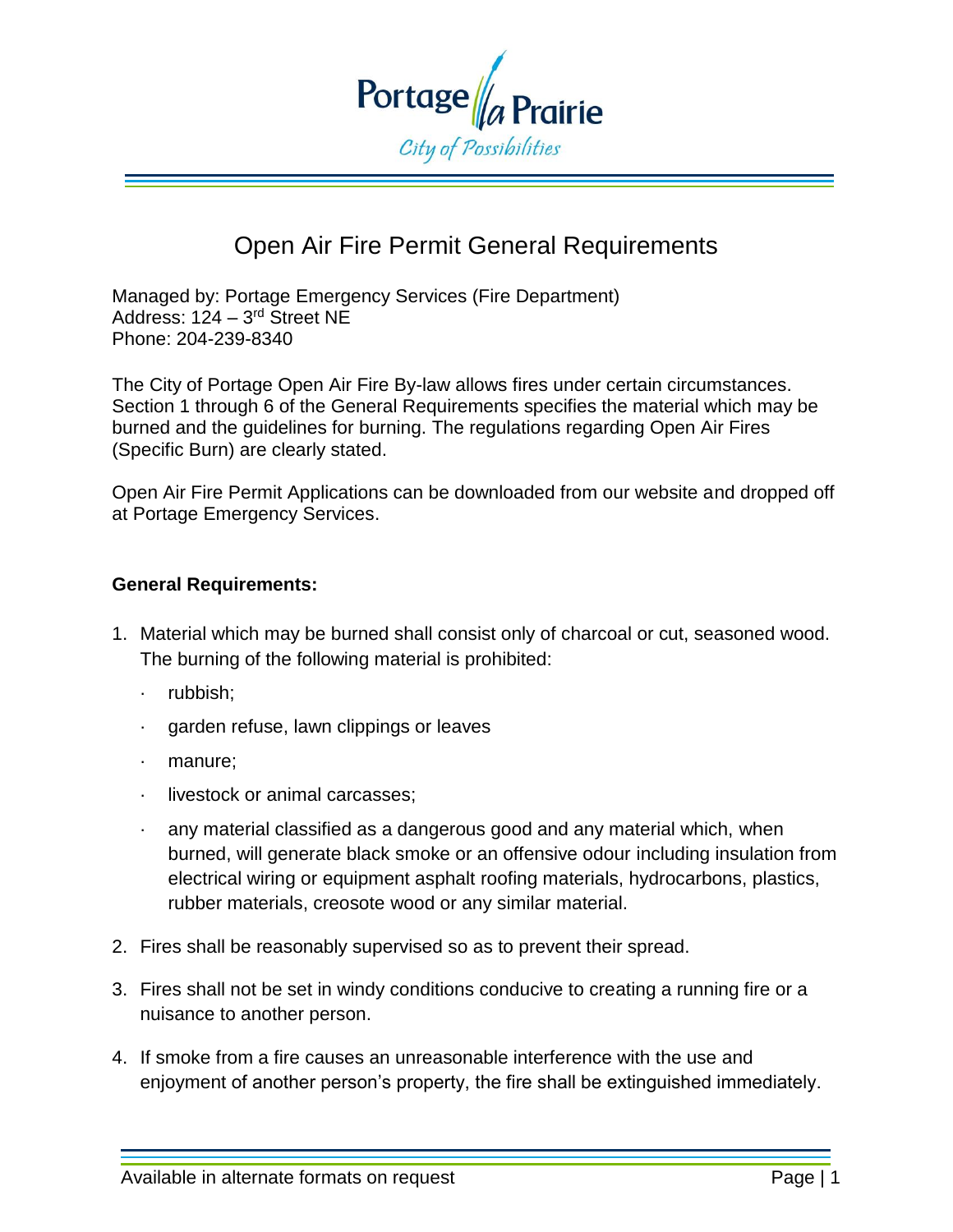- 5. The person to whom the permit is issued is responsible for any or all damages as a result of burning.
- 6. Any fire permitted by this by- law shall be contained to a reasonable size so that the fire, or any embers, sparks or smoke emanating therefrom do not endanger any person or property or cause any objectionable effect on nearby property.

## **Open Air Fires (Specific Burn)**

- 1. It shall be an offence for any person to light, ignite or start or allow or cause to be lighted, ignited or started a fire of any kind whatsoever in the open air without first having obtained the applicable permit to do so from the Fire Chief or designate.
- 2. A person to whom a permit has been so issued hereunder shall not leave the permitted fire unattended at any time while it is burning or smouldering and shall ensure that sufficient appliances and equipment to prevent the fire from getting beyond control or causing damage or becoming dangerous are at the fire site.
- 3. Notwithstanding subsection (a), no permit shall be required to light, ignite, or start or allow or cause to be lighted, ignited, or started a small contained fire in a barbecue, grill, or similar device used to cook food.